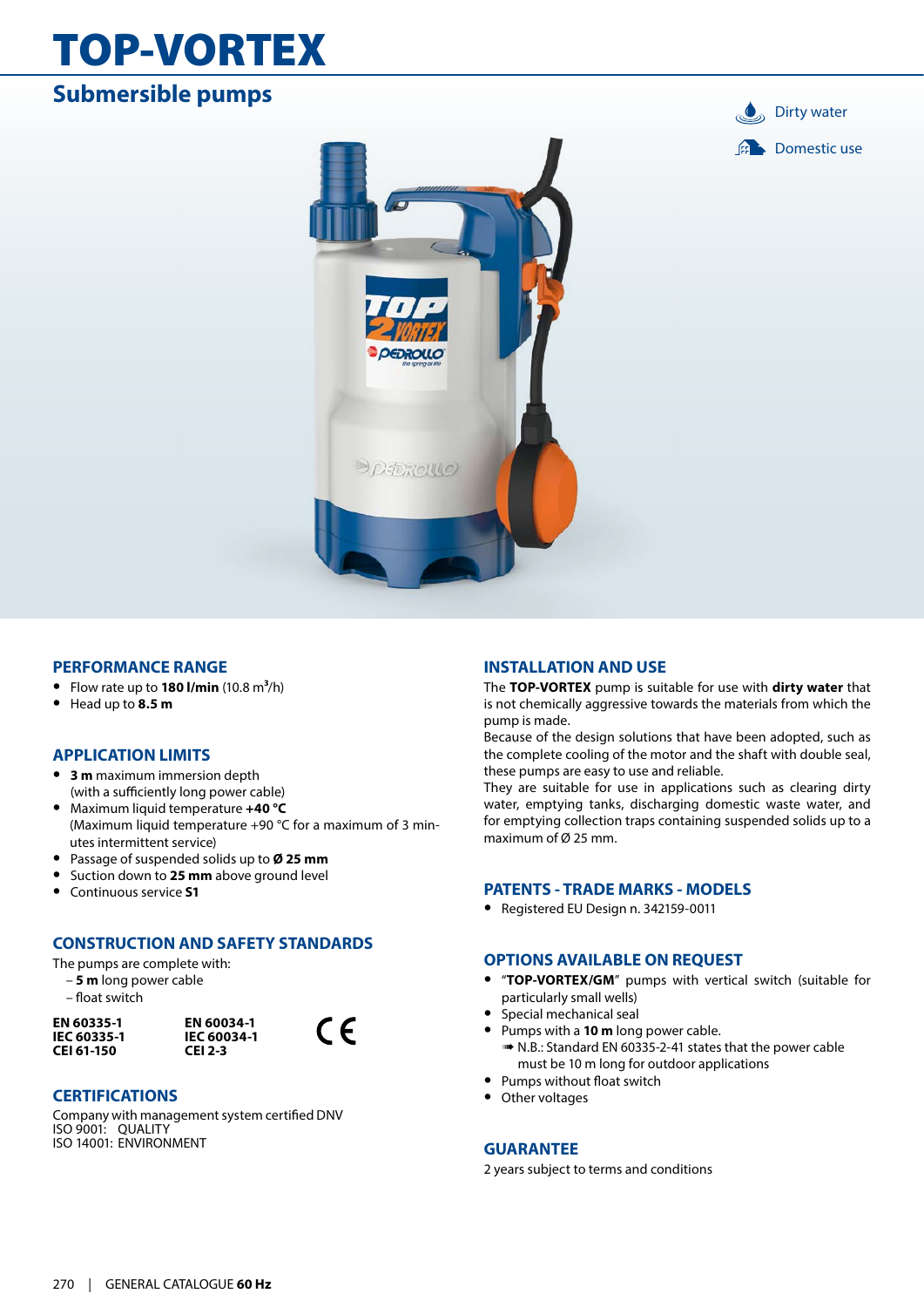

#### **CHARACTERISTIC CURVES AND PERFORMANCE DATA 60 Hz n= 3450 rpm**



| <b>MODEL</b>          |      | POWER (P2) | $m^3/h$  | 0   | 1.2 | 2.4 | 3.6 | 4.8 | 6.0 | 7.2 | 8.4 | 9.6 | 10.8 |
|-----------------------|------|------------|----------|-----|-----|-----|-----|-----|-----|-----|-----|-----|------|
| Single-phase          | kW   | <b>HP</b>  | l/min    | 0   | 20  | 40  | 60  | 80  | 100 | 120 | 140 | 160 | 180  |
| <b>TOP 2 - VORTEX</b> | 0.37 | 0.50       |          |     | 6.5 | 6   | 5.4 | 4.8 | 4.2 | 3.5 | 2.9 | 2.2 | 1.5  |
| <b>TOP 3 - VORTEX</b> | 0.55 | 0.75       | H metres | 8.5 | 8   | 7.4 | 6.8 | 6.1 | 5.5 | 4.7 | 4   | 3.2 | 2.5  |

**Q** = Flow rate **H** = Total manometric head Tolerance of characteristic curves in compliance with EN ISO 9906 Grade 3B.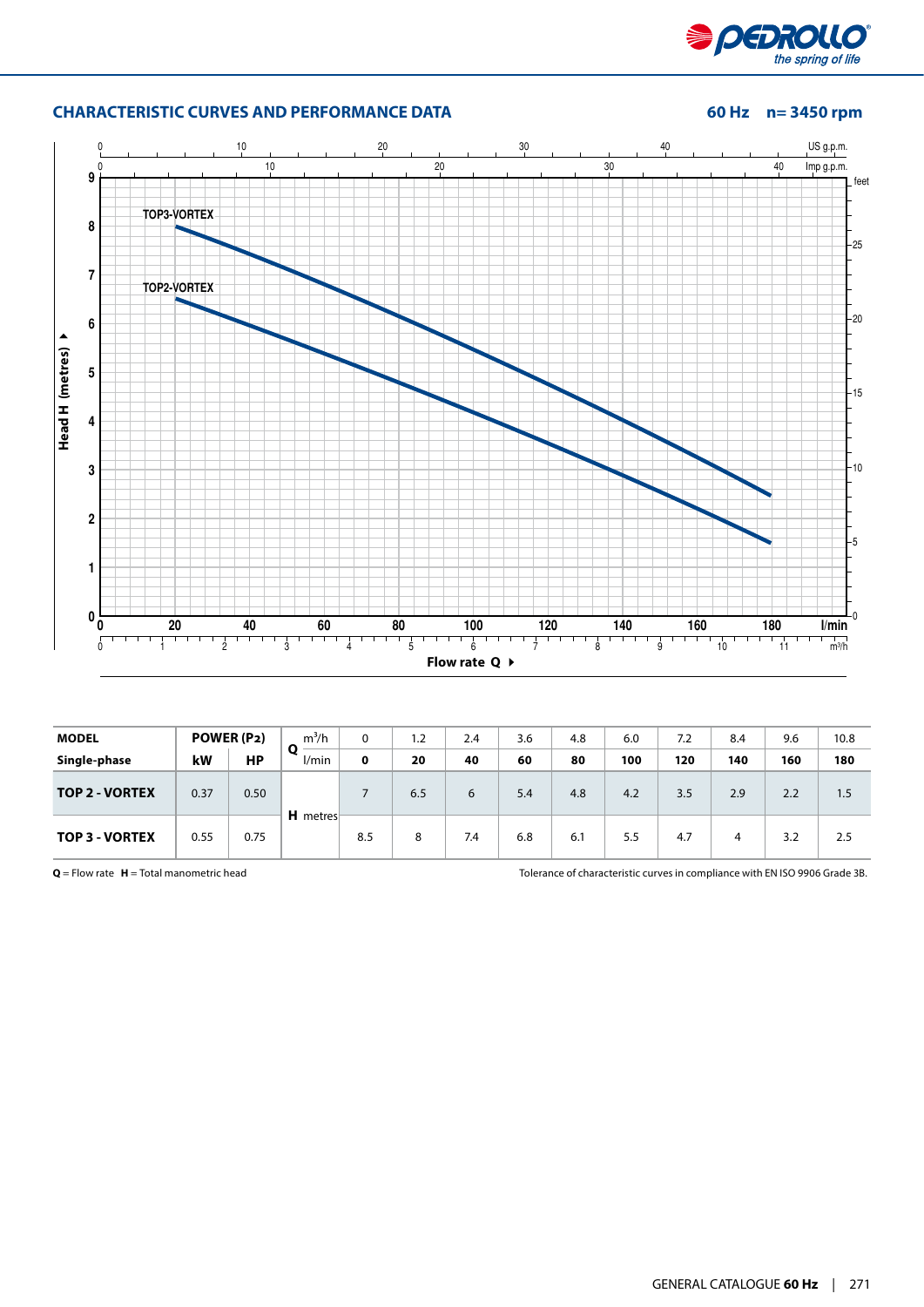# TOP-VORTEX

|                | <b>POS. COMPONENT</b>                  |                          | <b>CONSTRUCTION CHARACTERISTICS</b> |                  |            |  |  |
|----------------|----------------------------------------|--------------------------|-------------------------------------|------------------|------------|--|--|
| 1              | <b>PUMP BODY</b>                       |                          | Technopolymer                       |                  |            |  |  |
| $\mathbf{2}$   | <b>SUCTION FILTER</b>                  |                          | Technopolymer                       |                  |            |  |  |
| 3              | <b>SUCTION PLATE</b>                   |                          | Technopolymer                       |                  |            |  |  |
| 4              | <b>DIFFUSER</b>                        |                          | Technopolymer                       |                  |            |  |  |
| 5              | <b>IMPELLER</b>                        |                          | Technopolymer VORTEX type           |                  |            |  |  |
| 6              | <b>MOTOR CASING</b>                    |                          | Stainless steel AISI 304            |                  |            |  |  |
| $\overline{ }$ | <b>MOTOR CASING PLATE</b>              |                          | Stainless steel AISI 304            |                  |            |  |  |
| 8              | <b>MOTOR SHAFT</b>                     |                          | Stainless steel EN 10088-3 - 1.4104 |                  |            |  |  |
| 9              | SHAFT WITH DOUBLE SEAL AND OIL CHAMBER |                          |                                     |                  |            |  |  |
|                | <b>Seal</b>                            | <b>Shaft</b>             |                                     | <b>Materials</b> |            |  |  |
|                | <b>Model</b>                           | <b>Diameter</b>          | Stationary ring                     | Rotational ring  | Elastomer  |  |  |
|                | <b>STA-12R</b>                         | $Ø$ 12 mm                | Ceramic                             | Graphite         | <b>NBR</b> |  |  |
| 10             | <b>LIP SEAL</b>                        | $Ø$ 12 x $Ø$ 19 x H 5 mm |                                     |                  |            |  |  |
| 11             | <b>BEARINGS</b>                        | 6201 ZZ / 6201 ZZ        |                                     |                  |            |  |  |

#### **CAPACITOR**

| Pump           | Capacitance                |                            |
|----------------|----------------------------|----------------------------|
| Single-phase   | (220 V)                    | (110 V or 127 V)           |
| TOP 2 - VORTEX | <b>10</b> $\mu$ F - 450 VL | <b>16</b> $\mu$ F - 250 VL |
| TOP 3 - VORTEX | <b>14 uF - 450 VL</b>      | <b>16</b> $\mu$ F - 250 VL |

#### **ELECTRIC MOTOR**

**TOP-VORTEX**: single-phase 220 V - 60 Hz with thermal overload protector incorporated into the winding.

- Insulation: class F
- Protection: IP X8

#### **HANDLE ASSEMBLY** (resin sealed)

Complete with:

- **5 metres** long "H07 RN-F" power cable with Schuko plug
- Float switch
	- (Vertical float switch in the GM versions)

### **HOSE CONNECTOR WITH RING NUT**

Hose connection **Ø 35** mm